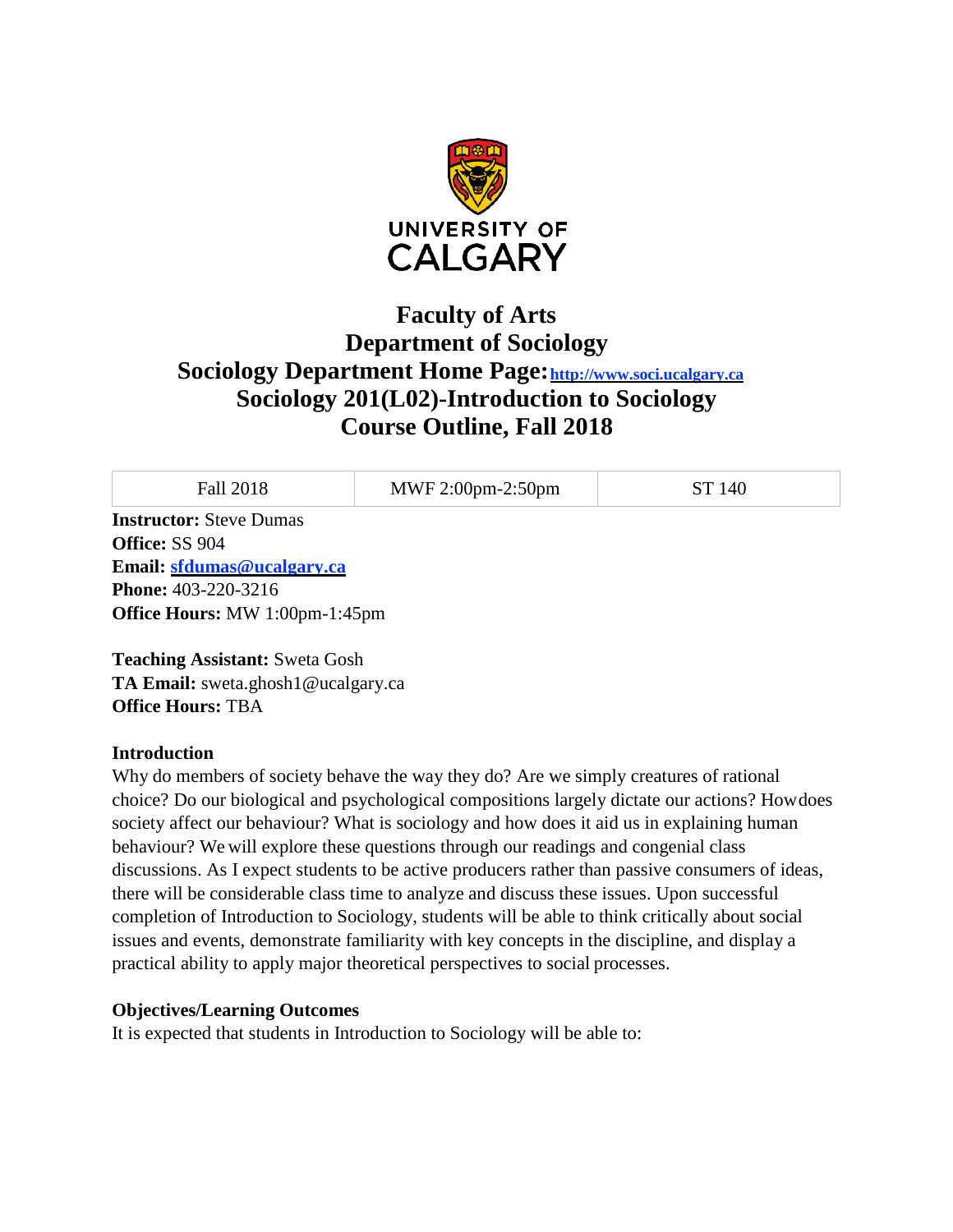- 1. Outline the five general sociological perspectives (functionalism, conflict theory, symbolic interactionism, feminisms, and post-structuralism) and apply them tosocial interactions and structures.
- 2. Differentiate between micro-level, macro-level, and global-level sociologicalapproaches.
- 3. Explain the epistemological bases of different types of sociological knowledge andthe basic methods used to generate knowledge.
- 4. Outline the most prominent explanations on how socialization and culture form oursocial selves.
- 5. Explain how social stratification, "race" and ethnicity, and sex and gender affect social opportunities.
- 6. Differentiate how the classic sociological thinkers approached religion in society.
- 7. Briefly outline the main sociological explanations influencing involvement in crimeand deviance.
- 8. Identify the main ways in which urbanization, population, and the environment are changing our social world.
- 9. Assess the possibilities for inducing positive social change.

# **Required Text**

For this class, we will use the following package available in hard copy or electronic form:

Brym, R.J. (Ed.). (2017). *New society* (8th ed.). Toronto: Nelson. Brym, R.J. (Ed.). (2014). *Society in question* (7th ed.). Toronto: Nelson.

The latest versions of these books are recommended. There have been important changes to the latest edition of *New society* and significant changes to *Society in question*. If students choose to utilize an older edition of either book, it is their responsibility to identify all revisions. Please note that there are electronic copies of these books through Nelson Publishing. This comprehensive collection of readings will address the issues identified above in the introduction. Students will be expected to carefully consider each assigned reading before class and make use of slide show notes available on D2L. Please realize that these files do not represent an exhaustive set of notes and are not an alternative to regularly attending classes.

# **Evaluation**

There are three requirements to complete in this course.

| Mid-Term Examination I   | 30% | Oct 10                     |
|--------------------------|-----|----------------------------|
| Mid-Term Examination II  | 30% | Nov $5$                    |
| <b>Final Examination</b> | 40% | Scheduled by Registrar TBA |

The first mid-term examination will take place on Oct 10th at 2:00pm in our regular lecture theatre. The second mid-term examination will take place on November 5th at 2:00pm in our regular lecture theatre. The final examination will be announced by the Registrar's Office. Examinations are **not cumulative**. Examinations will be in multiple choice and true-false format.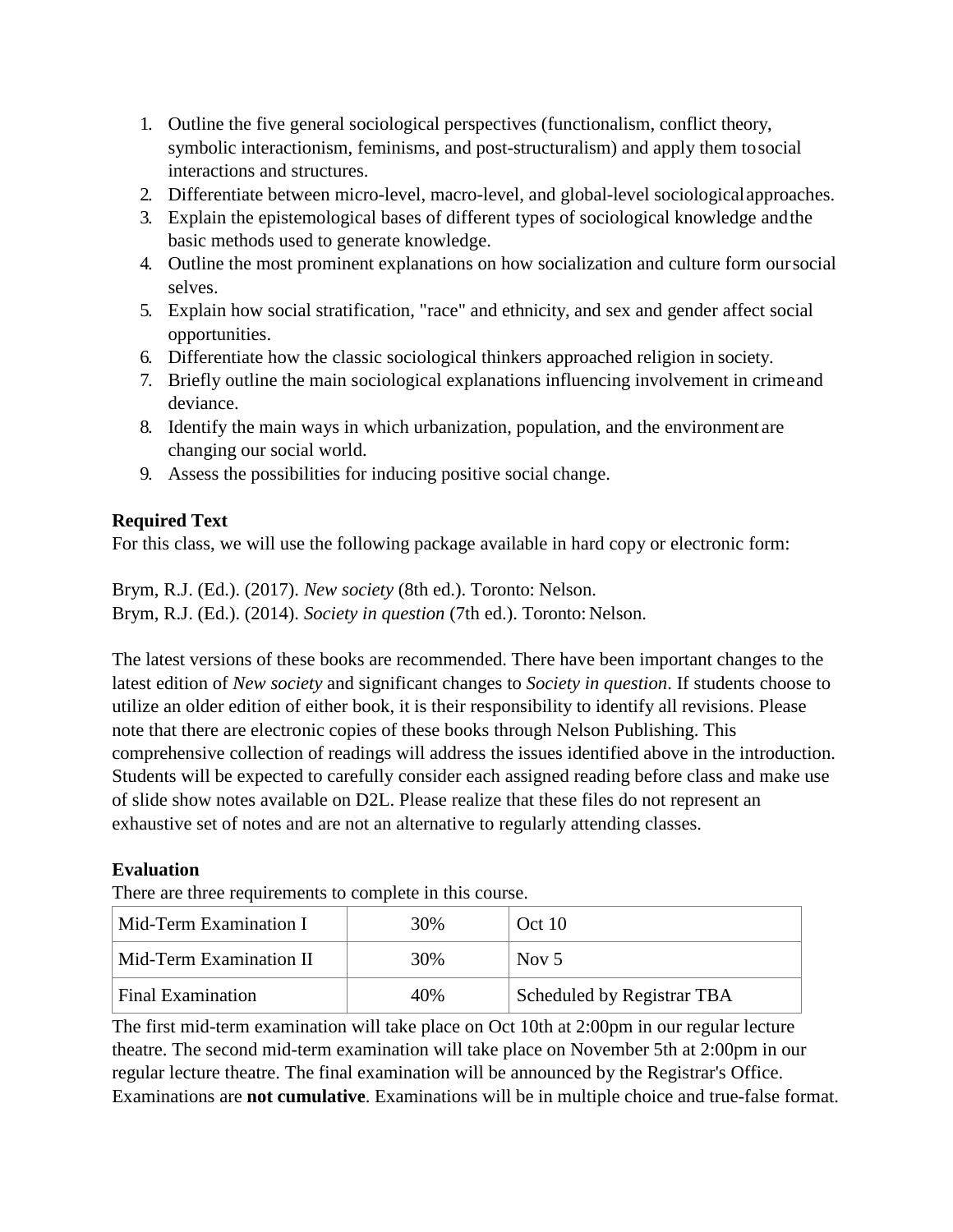All lecture and reading material is subject to evaluation. Therefore, it is important that students attend all classes and examine every reading in order to meet the demands of this course.

## **Grading Scale:**

Letter grades will be assigned and submitted to the registrar based on the following scale:

| Grade       | <b>Percent range</b> | <b>Grade Point Value</b> | <b>Description</b>                       |
|-------------|----------------------|--------------------------|------------------------------------------|
| $A+$        | $96 - 100\%$         | 4.0                      | Outstanding performance                  |
| A           | $90 - 95.99\%$       | 4.0                      | Excellent-superior performance           |
| $A -$       | $85 - 89.99\%$       | 3.7                      |                                          |
| $B+$        | $80 - 84.99\%$       | 3.3                      |                                          |
| B           | $75 - 79.99\%$       | 3.0                      | Good – clearly above average performance |
| $B -$       | $70 - 74.99\%$       | 2.7                      |                                          |
| $C+$        | $67 - 69.99\%$       | 2.3                      |                                          |
| $\mathbf C$ | $63 - 66.99\%$       | 2.0                      | Satisfactory - basic understanding       |
| $C-$        | $59 - 62.99\%$       | 1.7                      |                                          |
| $D+$        | $55 - 58.99\%$       | 1.3                      |                                          |
| D           | $50 - 54.99\%$       | 1.0                      | Minimal pass - marginal performance      |
| F           | $<$ 50%              | $\theta$                 | unsatisfactory performance               |

The grades for a course component may be scaled to maintain equity among sections and to conform to departmental norms.

# **Reading/Class Schedule**

Before reviewing the schedule below, please be aware that it is expected to be flexible. Some topics may require more time than scheduled. Students should ensure that they have completed the readings before each class.

| Date         | <b>Topic</b>       | <b>Chapters to have read</b><br><b>NS=New Society</b><br><b>SIQ=Society in Question</b> |
|--------------|--------------------|-----------------------------------------------------------------------------------------|
| September 7  | Review outline     | None                                                                                    |
| September 10 | What is sociology? | $NS=1$ , $SIQ=1$ , 2, 5                                                                 |
| September 12 | What is sociology? | $NS=1$ , $SIQ=1$ , 2, 5                                                                 |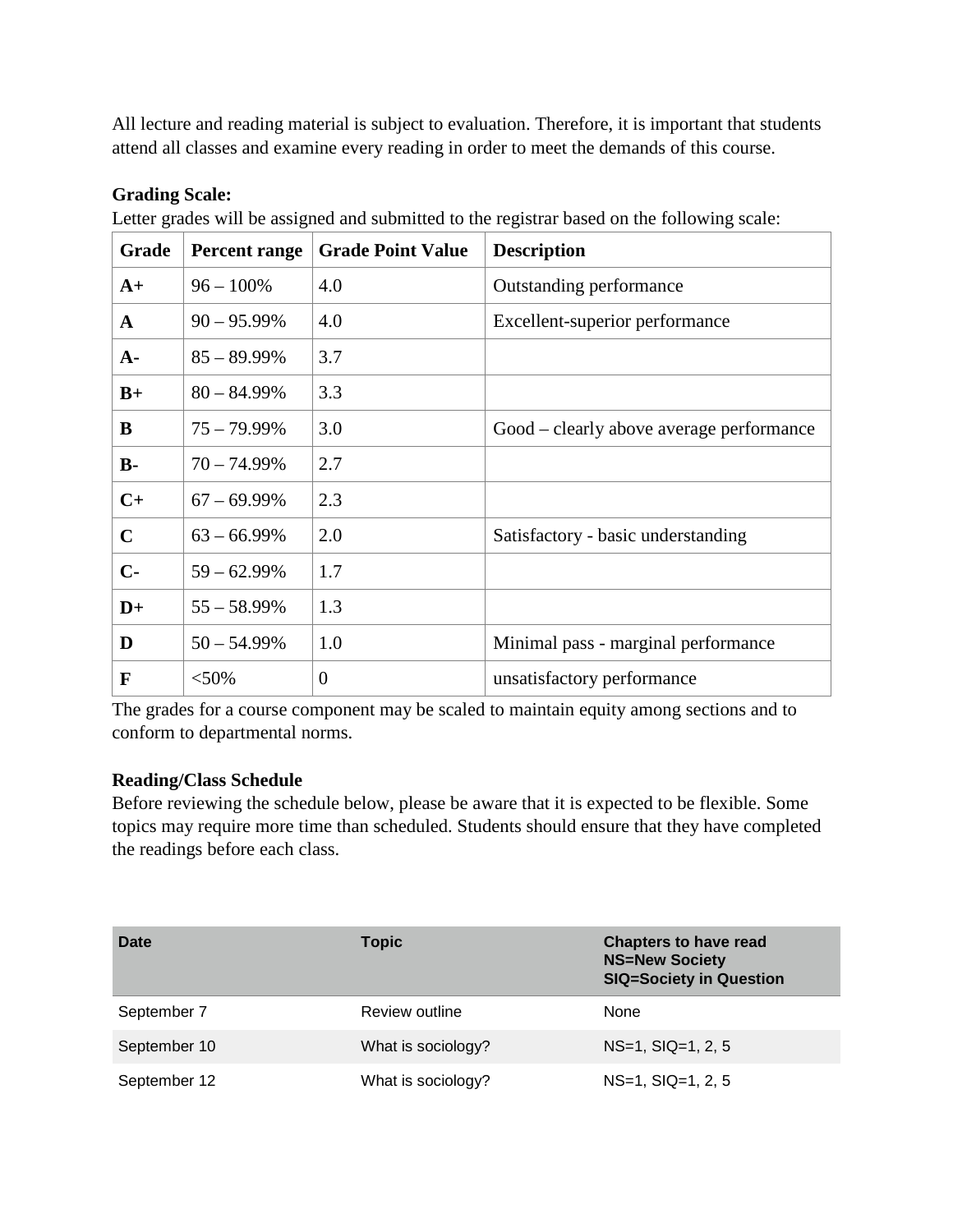| <b>Date</b>  | <b>Topic</b>                   | <b>Chapters to have read</b><br><b>NS=New Society</b><br><b>SIQ=Society in Question</b> |
|--------------|--------------------------------|-----------------------------------------------------------------------------------------|
| September 14 | What is sociology?             | NS=1, SIQ=1, 2, 5                                                                       |
| September 17 | How to do sociology            | $NS=2$                                                                                  |
| September 19 | How to do sociology            | $NS=2$                                                                                  |
| September 21 | How to do sociology            | $NS=2$                                                                                  |
| September 24 | Socialization                  | $NS=4$                                                                                  |
| September 26 | Socialization                  | $NS=4$                                                                                  |
| September 28 | Socialization                  | $NS=4$                                                                                  |
| October 1    | Culture                        | NS=3, SIQ=8, 9                                                                          |
| October 3    | Culture                        | NS=3, SIQ=8, 9                                                                          |
| October 5    | Culture                        | NS=3, SIQ=8, 9                                                                          |
| October 10   | <b>Mid-term examination I</b>  | Based on all readings and<br>lecture material above                                     |
| October 12   | Stratification                 | NS=7, SIQ=10, 11                                                                        |
| October 15   | Stratification                 | NS=7, SIQ=10, 11                                                                        |
| October 17   | Stratification                 | NS=7, SIQ=10, 11                                                                        |
| October 19   | Stratification                 | NS=7, SIQ=10, 11                                                                        |
| October 22   | "Race" and ethnicity           | NS=9, SIQ=12, 13                                                                        |
| October 24   | "Race" and ethnicity           | NS=9, SIQ=12, 13                                                                        |
| October 26   | "Race" and ethnicity           | NS=9, SIQ=12, 13                                                                        |
| October 29   | Sex and gender                 | NS=5, SIQ=15, 16                                                                        |
| October 31   | Sex and gender                 | NS=5, SIQ=15, 16                                                                        |
| November 2   | Sex and gender                 | NS=5, SIQ=15, 16                                                                        |
| November 5   | <b>Mid-term examination II</b> | Based on all readings and<br>lecture material above                                     |
| November 7   | Religion                       | $NS=14$                                                                                 |
| November 9   | Religion                       | $NS=14$                                                                                 |
| November 19  | Religion                       | $NS=14$                                                                                 |
| November 21  | Deviance and crime             | NS=15, SIQ=21, 22                                                                       |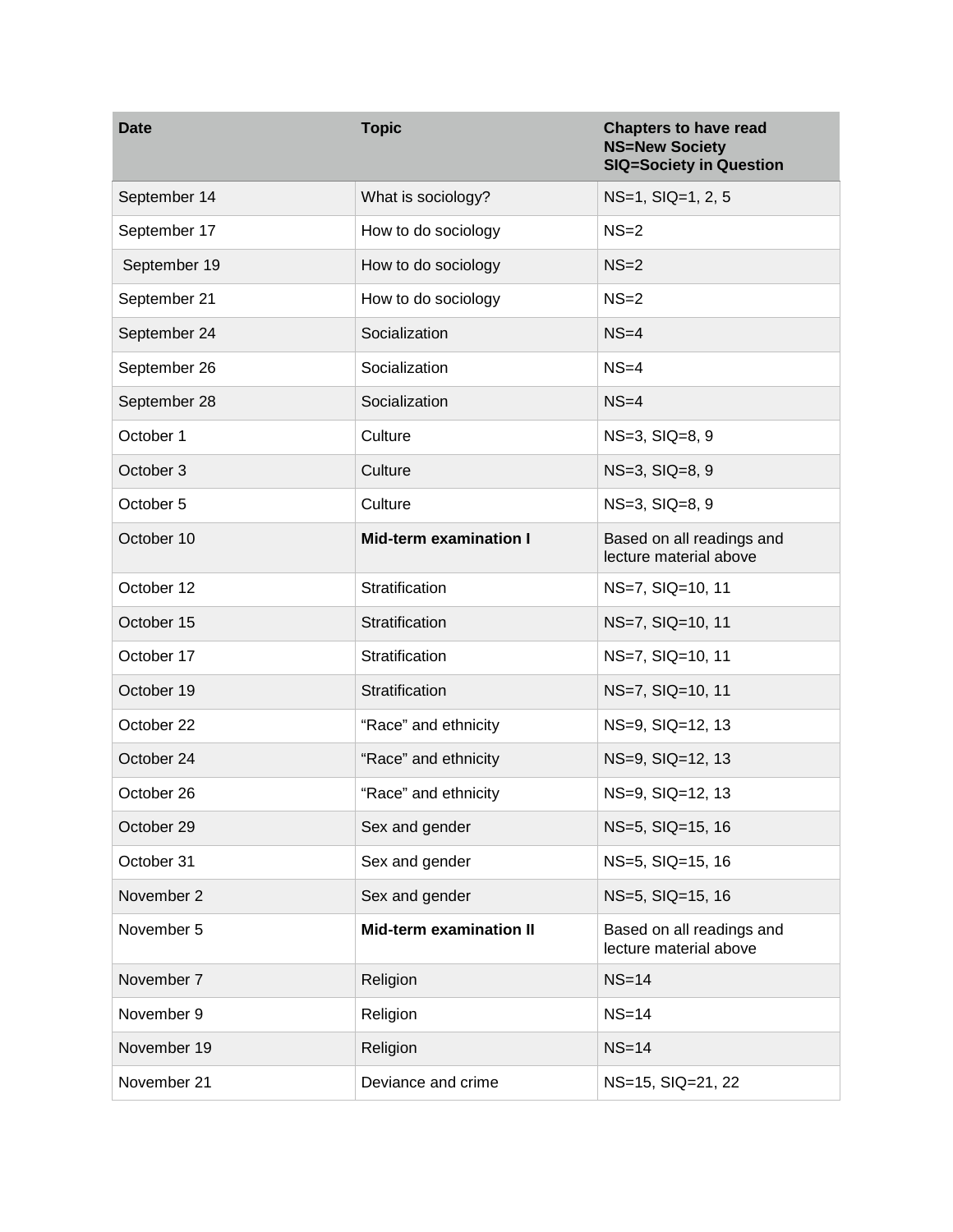| Date        | <b>Topic</b>       | <b>Chapters to have read</b><br><b>NS=New Society</b><br><b>SIQ=Society in Question</b> |
|-------------|--------------------|-----------------------------------------------------------------------------------------|
| November 23 | Deviance and crime | NS=15, SIQ=21, 22                                                                       |
| November 26 | Deviance and crime | NS=15, SIQ=21, 22                                                                       |
| November 28 | *Urbanization      | $NS=16$                                                                                 |
| November 30 | *Urbanization      | $NS=16$                                                                                 |
| December 3  | *Urbanization      | $NS=16$                                                                                 |
| December 5  | Conclusion         | <b>None</b>                                                                             |
| December 7  | Review             | None                                                                                    |

*\*If time permits.*

# **Passing Grades**

In order to pass the course, students must obtain 50% or more overall as per the grading scale.

## **Grade Reappraisal**

Within two weeks of the date of the return of each examination grade, students seeking reappraisal may submit a written response to the instructor explaining the basis for reconsideration of the mark. The instructor will reconsider the assigned grade and book a time to meet with the student. A re- assessed grade may be increased, decreased, or remain the same.

# **Technology Use**

Electronic devices are common in Canadian classrooms. While they can be very effective in assisting students in the learning process, they can also be very distracting if not used properly. Students are encouraged to reflect on how their use of electronic devices affects their learning and how it affects others around them.

#### **Email**

Electronic mail is a convenient way for students to communicate with professors. If not used properly, however, email use can become problematic. Before sending an email, please attempt to obtain information from the course outline. Please email me for administrative purposes only, for example, to set up an appointment. Please do not use email as a substitute for an office visit. Questions regarding course content, student challenges, grades, or other personal issues should be dealt with in person during my office hours.

# **Handing in Papers, Assignments**

1. The main Sociology Department office does not deal with any course-relatedmatters. Please speak directly to your instructor.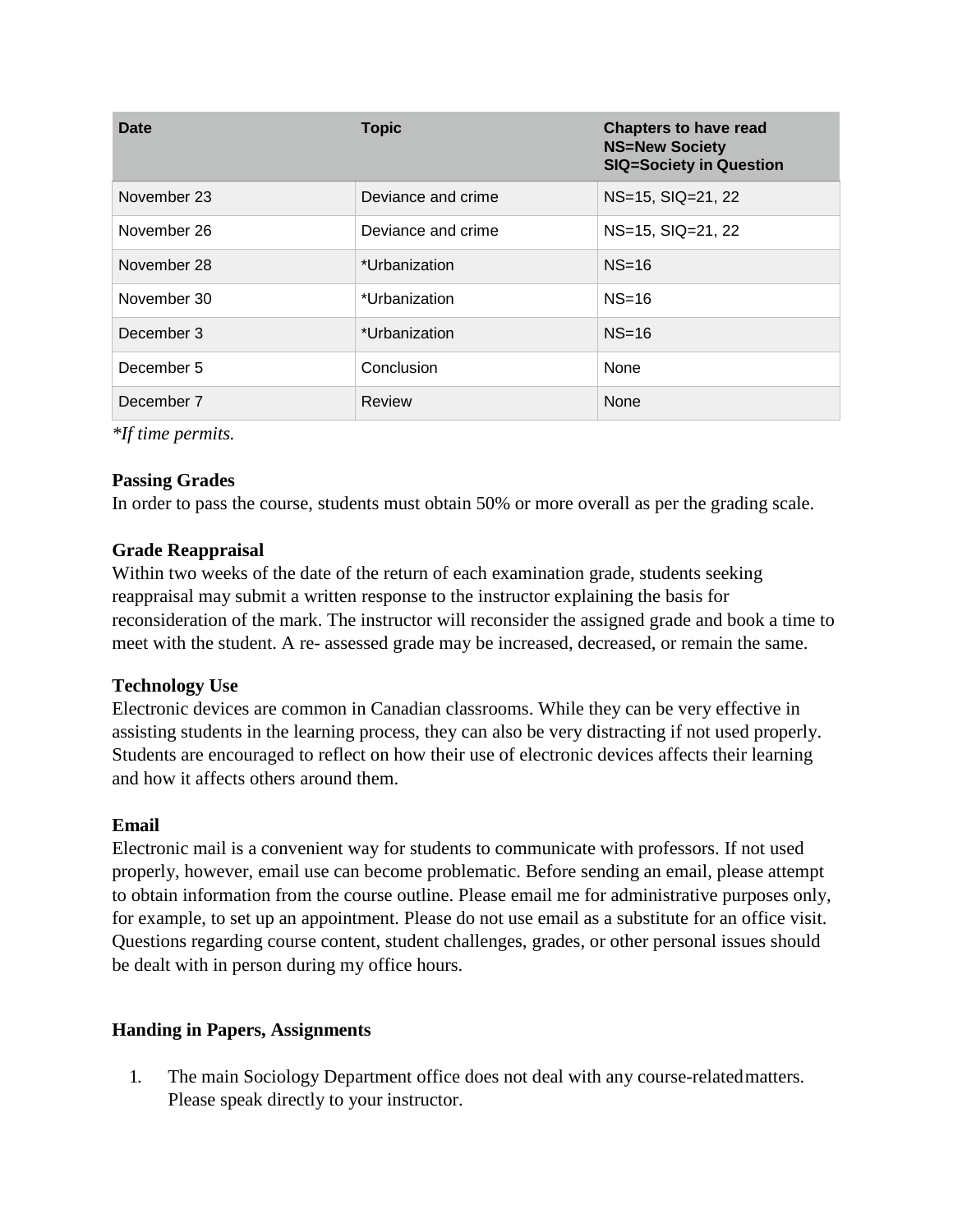- 2. Protection of Privacy: The Freedom of Information and Protection of Privacy (FOIPP) legislation does not allow students to retrieve any course material from public places. Anything that requires handing back will be returned directly during class or officehours. If students are unable to pick up their assignments from the instructor, they provide the instructor with a stamped, self-addressed envelope to be used for the return of the assignment.
- 3. Final grades are not posted by the Sociology Department. They are only availableonline.

# **Ethics Research**

Students are advised that any research with human subjects – including any interviewing (even with friends and family), opinion polling, or unobtrusive observation – must have the approval of the Faculty Ethics Committee. In completing course requirements, students must not undertake any human subjects research without discussing their plans with the instructor, to determine if ethics approval is required.

#### **Academic Misconduct**

Please refer to the website listed below for information on University of Calgary policies on Plagiarism/Cheating/Other Academic Misconduct: **<http://www.ucalgary.ca/pubs/calendar/> current/k-2-1.html**

#### **Deferrals**

When possible, please provide advance notice if you are unable to write an exam or complete/ turn-in assignments on time. All requests for deferral of a course component due to health reasons must be accompanied by written documentation as outlined in the University Calendar and should be obtained while the student has the health issue rather than after recovery. Deferrals will be allowed in the following circumstances: illness, domestic affliction or religious conviction. Travel arrangements, misreading the syllabus, and scheduling conflicts with other classes or employment are not valid reasons for requesting a deferral. Deferrals will not be granted if it is determined that just cause is not shown by the student.

If you have missed a test for a legitimate reason, the instructor can require you to write a "make up" test as close in time to the original test as possible or can choose to transfer the percentage weight to another course component. If the instructor schedules a "make up" test for you, its date and location will be at the convenience of the Department of Sociology.

**Deferred Final Exam Form:** Please note that requests to defer a Registrar scheduled final exam are dealt with through the Registrar's Office. Further information about deadlines, and where paperwork should be taken, is available on the form, which can be found at: **https:// [www.ucalgary.ca/registrar/student-forms](http://www.ucalgary.ca/registrar/student-forms)**